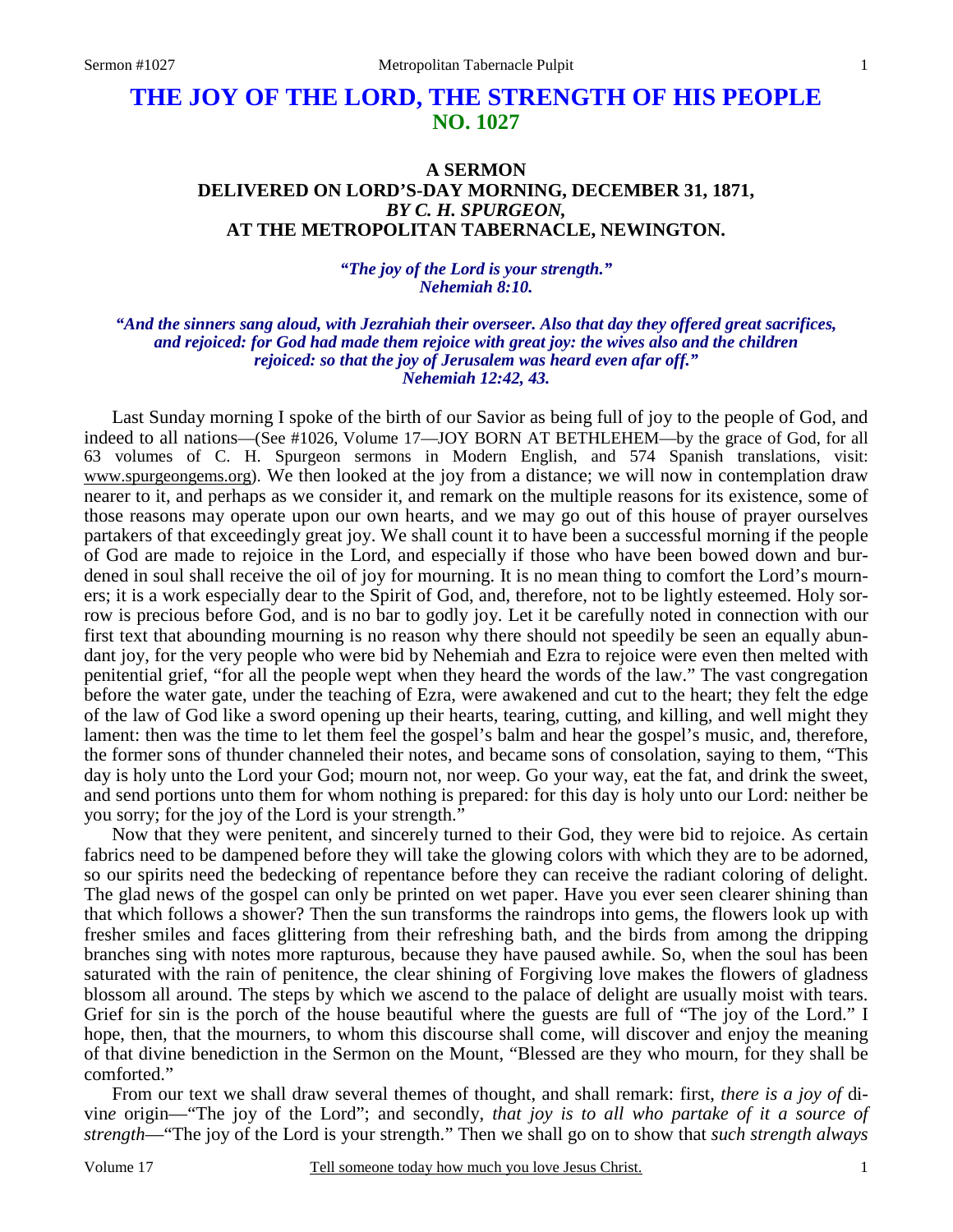*reveals itself practically*—our second text will help us there: and we shall close by noticing, in the fourth place, *that this joy, and, consequently, this strength, are within our reach today*.

**I.** THERE IS A JOY OF DIVINE ORIGIN—"The joy of the Lord." Springing from the Lord as its source, it will necessarily be of a very elevated character. Since man fell in the garden, he has too often sought for his enjoyments where the serpent finds his; it is written, "upon your belly shall you go, and so shall you eat dust all the days of your life"; this was the serpent's doom, and man, with infatuated ambition, has tried to find his delight in his sensual appetites, and to content his soul with earth's poor dust. But the joys of time cannot satisfy an undying nature, and when a soul is once quickened by the eternal Spirit, it can no more fill itself with worldly mirth, or even with the common enjoyments of life, than can a man snuff up wind and feed on it; but, beloved, we are not left to *search* for joy, it is brought to our doors by the love of God our Father; joy refined and satisfying, befitting immortal spirits. God has not left us to wander among those unsatisfactory things which mock the chase which they invite; He has given us appetites which carnal things cannot content, and He has provided suitable satisfaction for those appetites; he has stored up at His right hand pleasures forevermore, which even now He reveals by His Spirit to those chosen ones whom He has taught to long for them.

Let us endeavor to analyze that special and peculiar pleasure which is here called "The joy of the Lord." *It springs from God, and has God for its* object*ive*. The believer who is in a spiritually healthy state rejoices mainly in God Himself; he is happy because there is a God, and because God is in His person and character what He is. All the attributes of God become well-springs of joy to the thoughtful, contemplative believer, for such a man says within his soul, "All these attributes of my God are mine; His power is my protection; His wisdom is my guidance; His faithfulness, is my foundation; His grace is my salvation." He is a God who cannot die, faithful and true to His promise. He is all love, and at the same time infinitely just, supremely holy. Why, the contemplation of God to one who knows that this God is His God forever and ever is enough to make the eyes overflow with tears because of the deep, mysterious, unutterable bliss which fills the heart! There was nothing in the character of Jupiter, or any of the pretended gods of the heathen, to make anyone glad; but there is everything in the character of Jehovah both to purify the heart, and to make it thrill with delight. How sweet is it to think over all the Lord has done—how He has revealed Himself of old, and especially how He has displayed His glory in the covenant of grace, and in the person of the Lord Jesus Christ! How charming is the thought that He has revealed Himself to me personally, and made me to see in Him my Father, my friend, my helper, my God!

Oh, if there is one word out of heaven that cannot be excelled, even by the brightness of heaven itself, it is this word, "My God, my Father," and that sweet promise, "I will be to them a God, and they shall be to Me a people." There is no richer consolation to be found; even the Spirit of God can bring nothing home to the heart of the Christian more fraught with delight than that blessed consideration! When the child of God, after admiring the character and wondering at the acts of God, can all the while feel, "He is *my* God; I have taken Him to be *mine;* He has taken *me* to be His; He has grasped me with the hand of His powerful love, having loved me with an everlasting love, with the bands of lovingkindness has He drawn me to Himself' my beloved is mine, and I am His"—why, then, his soul would gladly dance like David before the ark of the Lord, rejoicing in the Lord with all its might!

A further source of joy is found by the Christian who is living near to God in *a deep sense of reconciliation to God, of acceptance with God, and yet, beyond that, of* adop*tion and close relationship to God*. Does it not make a man glad to know that though once his sins had provoked the Lord, they are all blotted out, and not one of them remains; though once he was estranged from God, and far off from Him by wicked works, yet he is made near by the blood of Christ? The Lord is no longer an angry Judge pursuing us with a drawn sword, but a loving Father into whose bosom we pour our sorrows, and find ease for every pang of heart. Oh, to know, beloved, that God actually loves us! I have often told you I cannot preach upon that theme, for it is a subject to muse upon in silence—a matter to sit by the hour together and meditate upon. The infinite to love an insignificant creature, a shadow that declines! Is not this a marvel? For God to *pity* me I can understand; for God to condescend to have *mercy* upon me I can comprehend; but for Him to *love* me? For the pure to love a *sinner*; for the infinitely great to love a *worm* is matchless, a miracle of miracles! Such thoughts must comfort the soul; and then, add to this that the divine love has brought us believers into actual relationship with God, so that we are His sons and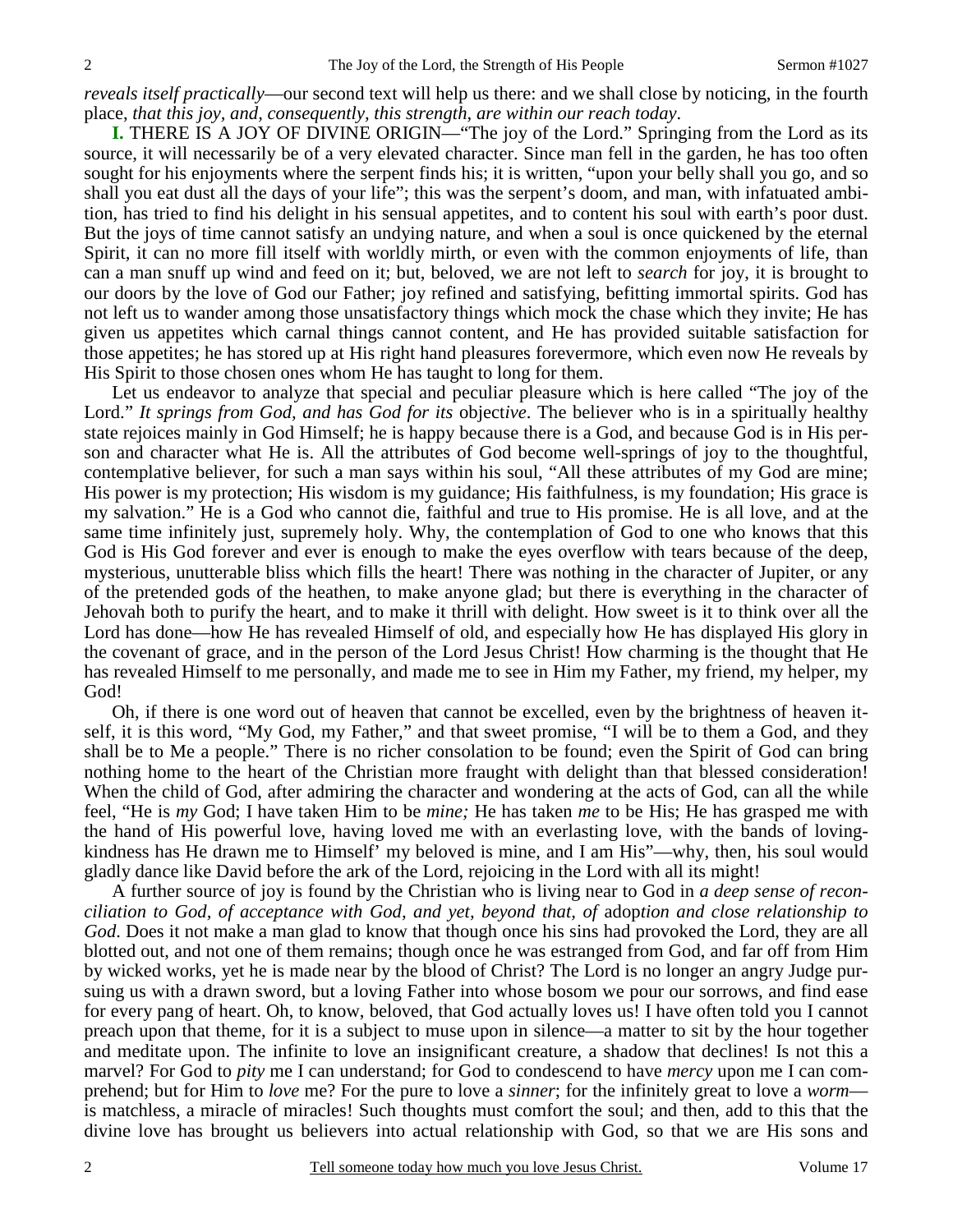daughters; this, again, is a river of sacred pleasure! "Unto which of the angels said He at any time, you are My son"? No minister of flame, though perfect in obedience, has received the honor of adoption! To us, even to us frail creatures of the dust, is given a benefit denied to Gabriel, for through Jesus Christ the first-born, we are members of the family of God! Oh, the abyss of joy which lies in sonship with God, and joint heirship with Christ!

Words are vain here. Moreover, the joy springing from the spirit of adoption is another portion of the believer's bliss. He cannot be an unhappy man who can cry, "Abba, Father." The spirit of adoption is always attended by love, joy, and peace, which are fruits of the Spirit, for we have not received the spirit of bondage again to fear, but we have received the spirit of liberty and joy in Christ Jesus. "My God, my Father." Oh how sweet the sound! But all men of God do not enjoy this, you say. Alas, we grant it, but we also add that it is their own fault. It is the right and portion of every believer to live in the assurance that he is reconciled to God, that God loves him, and that he is God's child; and if he does not so live, he has himself to blame; if there are any starving at God's table, it is because the guest stints himself, for the feast is superabundant. If however, a man comes, and I pray you all may, to live habitually under a sense of pardon through the sprinkling of the precious blood, and in a delightful sense of perfect reconciliation with the great God, he is the possessor of an unspeakable joy and full of glory! But, beloved this is not all. The joy of the Lord in the spirit springs also from *an assurance that all the future, whatever it may be, is guaranteed by* divin*e goodness.* Being children of God, the love of God towards us is not of a mutable character, but abides and remains unchangeable. The believer feels an entire satisfaction in leaving himself in the hands of eternal and Immutable love.

However happy I may be today, if I am in doubt concerning tomorrow, there is a worm at the root of my peace. Although the past may now be sweet in retrospect, and the present fair in enjoyment, yet if the future is grim with fear, my joy is but shallow. If my salvation is still a matter of hazard and jeopardy, unmingled joy is not mine, and deep peace is still out of my reach; but when I know that He whom I have rested in has power and grace enough to complete that which He has begun in me, and for me; when I see the work of Christ to be no half-redemption, but a complete and eternal salvation; when I perceive that the promises are established upon an unchangeable basis, and are yes and amen in Christ Jesus, ratified by oath and sealed by blood, then my soul has perfect contentment! It is true, that looking forward there may be seen long avenues of tribulation, but the glory is at the end of them. Battles may be foreseen, and woe unto the man who does not expect them, but the eye of faith perceives the crown of victory. Deep waters are mapped upon our journey, but faith can see Jehovah fording these rivers with us, and she anticipates the day when we shall ascend the banks of the shore, and enter into Jehovah's rest; when we have received these priceless truths of God into our souls, we are satisfied with favor and full of the goodness of the Lord. There is a theology which denies to believers this consolation; we will not enter into controversy with it, but sorrowfully hint that a heavy chastisement for the errors of that system of doctrine lies in the loss of the comfort which the truth would have brought into the soul. For my part, I value the gospel not only for what it has done for me in the past, but for the guarantees which it affords me of eternal salvation. "I give unto My sheep *eternal* life, and they shall never perish, neither shall any pluck then out of My hand."

Now, beloved, I have not yet taken you into the great deeps of joy, though these streams are certainly, by no means, shallow; there is an abyss of delight for every Christian *when he comes into actual fellowship with God.* I spoke of the truth that God loved us and the fact that we are related to Him by ties most near and dear; but, oh, when these doctrines become *experiences,* then are we, indeed, anointed with the oil of gladness! Then we enter into the love of God, and it enters into us; when we walk with God habitually, then our joy is like Jordan at harvest time, when it overflows all its banks. Do you know what it means to walk with God—Enoch's joy; to sit at Jesus' feet—Mary's joy; to lean your head upon Jesus' bosom—John's familiar joy? Oh yes, communion with the Lord is no mere talk with some of us; we have known it in the chamber of *affliction;* we have known it in the solitude of many a night of *broken rest;* we have known it beneath discouragements, and under sorrows and defamations, and all sorts of ills; and we reckon that one dram of fellowship with Christ is enough to sweeten an ocean full of tribulation! Only to know that He is near us, and to see the gleaming of His dear eyes, would transform even hell, itself, into heaven, if it were possible for us to enjoy His presence there! Alas, you do not and cannot know this bliss, you who drink your foaming bowls. Listening to the sound of stringed instruments,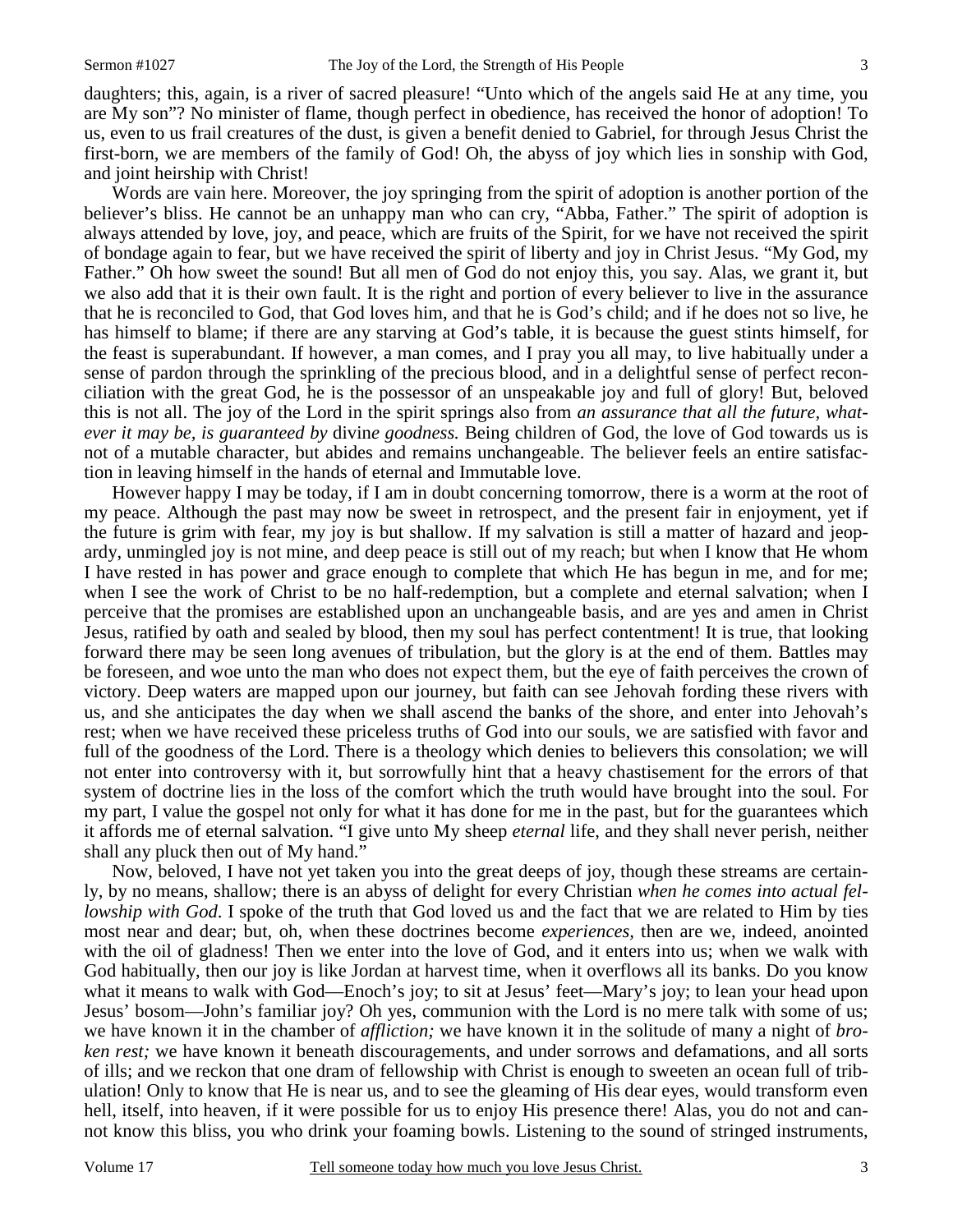you do not know what this bliss means; you have not dreamed of it, nor could you understand it though a man should show it to you.

As the beast in the meadow knows not the far-reaching thoughts of him who reads the stars, and threads the spheres, so neither can the carnal man make so much as a *guess* of what are the joys which God has prepared for those who love Him, which any day and everyday, when our hearts seek it, He reveals to us by His Spirit! This is "The joy of the Lord"—fellowship with the Father, and with His Son Jesus Christ. Beloved, if we reach this point, we must labor to maintain our standing, for our Lord says to us, "Abide in Me." The habit of communion is the life of happiness!

Another form of "The joy of the Lord" will visit us practically everyday in *the honor of being allowed to serve Him*. It is a joy worth worlds to be allowed to do good; to teach a little child his letters, for Christ will give a true heart some taste of the joy of the Lord, if it is consciously done for the Lord's sake alone; to bear the portion to those for whom nothing is prepared; to visit the sick, to comfort the mourner, to aid the poor, to instruct the ignorant; any, and all of such Christian works, if done in Jesus' name, will in their measure array us in Jehovah's joy! And happy are we, brothers and sisters, if when we cannot work, we are enabled to lie still and *suffer,* for passive assent is another silver pipe through which "The joy of the Lord" will come to us! It is sweet to smart beneath God's rod, and feel that if God would have us suffer, it is happiness to do so; to fall back with the faintness of nature, but at the same time with the strength of grace, and say, "Your will be done." It is joy, when between millstones crushed like an olive, to yield nothing but the oil of *thankfulness;* when bruised beneath the flail of tribulation, still to lose nothing but the chaff; and to yield to God the precious grain of entire submissiveness! Why, this is a little heaven upon earth! To glory in *tribulations*, also, this is a high degree of climbing up towards the likeness of our Lord. Perhaps the usual communions which we have with our beloved, though exceedingly precious, will never equal those which we enjoy when we have to break through thorns and briars to be at Him. When we follow Him into the wilderness, then we feel the love of our espousals to be doubly sweet; it is a joyous thing when in the midst of mournful circumstances, we yet feel that we cannot mourn because the bridegroom is with us; blessed is that man, who, in the most terrible storm, is driven not from his God, but even rides upon the crest of the lofty billows nearer heaven! Such happiness is the Christian's lot; I do not say that every Christian possesses it, but I am sure that every Christian ought to do so.

There is a highway to heaven, and all in it are safe; but in the middle of that road there is a special way, an inner path, and all who walk it are *happy,* as well as safe. Many professors are only just within the hedge; they walk in the ditch by the road side, and because they are safe there, they are content to put up with all the inconveniences of their walk. But he who takes the crown of the causeway, and walks in the very center of the road that God has cast up shall find that no lion shall be there, neither shall any ravenous beast go up, for there the Lord Himself shall be his companion, and will manifest Himself to him. You shallow Christians who do but believe in Christ, and barely that; whose Bibles are unread; whose prayer closets are unfrequented; whose communion with God is a thing of spasms—you have not the joy of the Lord; neither are you strong. I beseech you, rest not as you are, but let your conscious feebleness provoke you to seek the means of strength; and that means of strength is to be found in a pleasant medicine, sweet as it is profitable—the delicious and effectual medicine of "the joy of the Lord."

**II.** But time would fail me to prolong our remarks upon this very fruitful subject, and we shall turn to our second head, which is this—that THIS JOY IS A SOURCE OF GREAT STRENGTH. Very rapidly let us consider this thought; it is so because this joy arises from considerations which always strengthen the soul. Very much of the depth of our piety will depend upon our thoughtfulness; many persons, after having received a doctrine, put it away on a shelf; they are orthodox, they have received the truth of God, and they are content to keep that truth on hand as dead stock. Sirs, of what account can this be to you, to store your garners with wheat if you never grind the wheat for bread, or sow it in the furrows of your fields? He is the joyful Christian who uses the doctrines of the gospel for spiritual meat as they were meant to be used! Why, some men might as well have a heterodox creed as an orthodox one, for all the difference it makes to them; having the notion that they know, and imagining that to know suffices them, they do not consider, contemplate, or regard the truths which they profess to believe, and, consequently, they derive no benefit from them. Now, to contemplate the great truths of divine election, of eternal love, of covenant engagements, of justification by faith through the blood of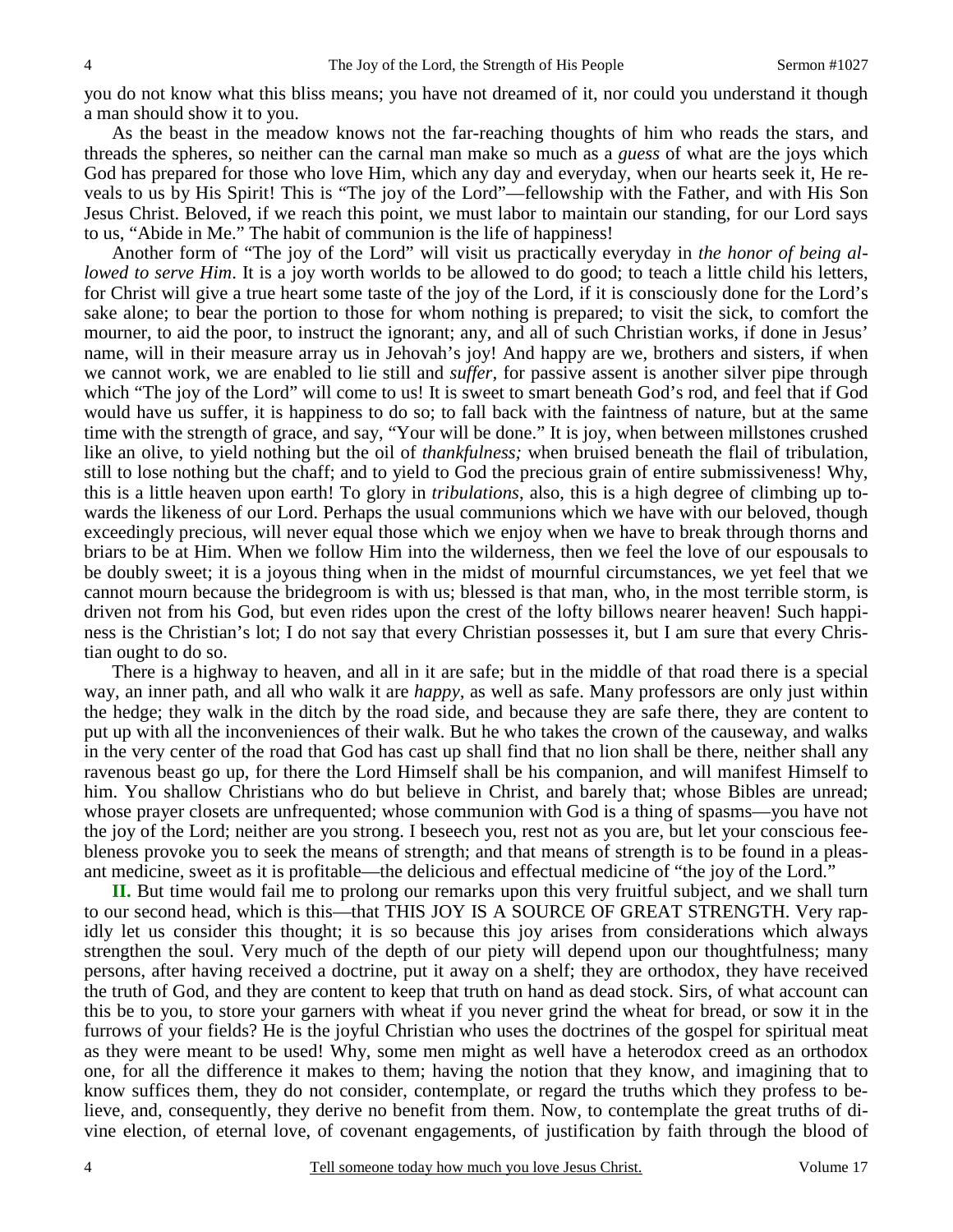Christ, and the indwelling and perpetual abiding of the Holy Spirit in His people; to turn over these things is to extract joy from them, and this also is strengthening to the mind! To press the heavenly grapes by meditation, and make the red wine flow forth in torrents is an exercise as strengthening as it is exhilarating. Joy comes from the same truths which support our strength, and comes by the process of *meditation*.

Again, "The joy of the Lord" within us is always the sign and symbol of strong spiritual life. Holy vivacity betokens spiritual vigor. I said that he who had spiritual joy gained it by communion with God, and communion with God is the surest fosterer of strength. You cannot be with a strong God without getting strength yourself, for God is always a transforming God! Regarding and looking upon Him, our likeness changes till we become in our measure like our God. The warmth of the South of France, of which you often hear so much, does not spring from soft balmy winds, but from the sun; at sunset the temperature falls. You shall be on one side of the street in Italy, and think it May; cross the street into the shade, and it is cold as January. The sun does it all. A man who walks in the sunlight of God's countenance, for that very reason is warm and strong; the sunlight of joy usually goes with the warmth of spiritual life. As the light of joy varies, so does the warmth of holy strength; he who dwells in the light of God is both happy and strong; he who goes into the shade, and loses the joy of the Lord, becomes weak at the same time; and so the joy of the Lord becomes our strength, as being an indicator of its rise or fall. When a soul is really vigorous and active, it is like the torrent which dashes down the mountain side, which scorns in winter to acknowledge the bonds of frost; in a few hours the stagnant pools and slowly moving streams are enchained in ice. But the snow king must bring forth all his strength before he can manacle the rushing torrent; so when a soul dashes on with the sacred force of faith, it is hard to freeze it into misery, its vigor secures its joy!

Furthermore, the man who possesses "the joy of the Lord," finds it his strength in another respect, that it fortifies him against temptation. What is there that he can be tempted with? He has more already than the world can offer him as a reward for treachery; he is already rich; who shall ensnare him with the wages of unrighteousness? He is already satisfied; who is he that can seduce him with pleasing baits? "Shall such a man as I flee?" The rejoicing Christian is equally safe against persecution; they may well afford to be laughed at who win at such a rate as he does. "You may scoff," he says, "but I know what true religion is within my soul, and your scoffing will not make me relinquish the pearl of great price." Such a man is also made strong to bear affliction, for all the sufferings put upon him are but a few drops of bitterness cast into his cup of bliss to give a deeper tone to the sweetness which absorbs them! Such a man becomes strong for service, too; what can he not do who is happy in his God? By his God he leaps over a hill, or breaks through a troop! Strong is he, too, for any kind of self-sacrifice. To the God who gives him all, and remains to him as his perpetual portion, such a man gives up all that he has, and thinks it no surrender; it is but laying up his treasure in his own peculiar treasure house, even in the God of his salvation! A joyous man, such as I have now in my mind's eye, is to all intents and purposes a strong man; he is strong in a calm, restful manner; whatever happens he is not ruffled or disturbed; he is not afraid of evil tidings, his heart is fixed, trusting in the Lord.

The ruffled man is always weak; he is in a hurry, and does things ill. The man full of joy within is quiet; he bides his time and crouches in the fullness of his strength. Such a man, though he is humble, is firm and steadfast; he is not carried away with every wind, or bowed by every breeze; he knows what he knows, and holds what he holds; and the golden anchor of his hope enters within the veil, and holds him fast; his strength is not pretentious but real. The happiness arising from communion with God breeds in him no boastfulness; he does not *talk* of what he can do—he does it! He does not say what he could bear, but he bears all that comes; he does not always know what he can do—his weakness is the more apparent to himself because of the strength which the Holy Spirit puts upon him. But when the time comes, his weakness only illustrates the divine might, while the man goes calmly on, conquering and to conquer. His inner light makes him independent of the outward sun; his secret granaries make him independent of the outer harvest; his inward fountains place him beyond dread though the brook Cherith may dry up. He is independent of men and angels, and fearless of devils; all creatures may turn against him if they please, but since God is his exceeding joy, he will not miss their love or mourn their hate! He stands where others fall; he sings where others weep; he wins where others flee; he glorifies his God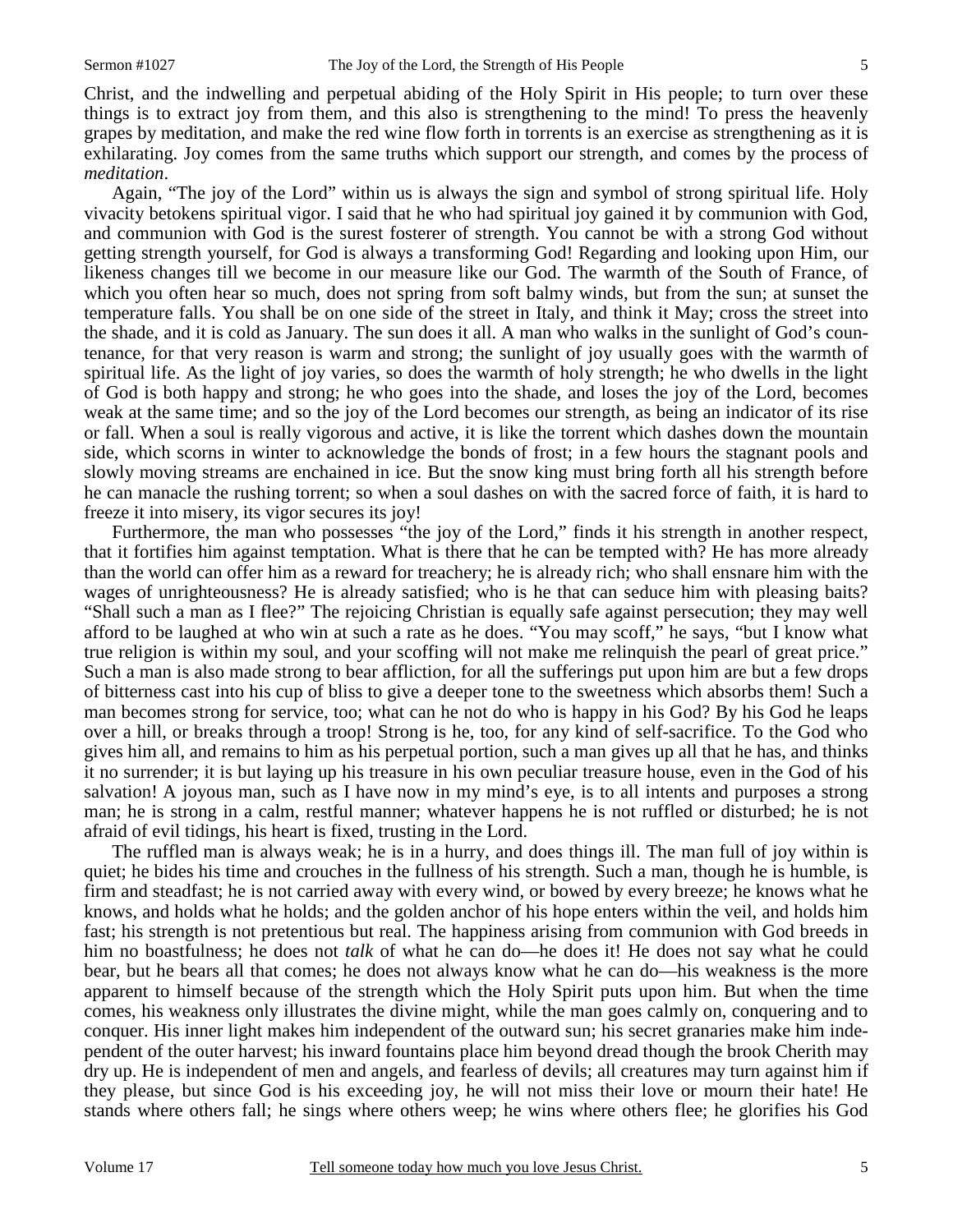where others bring dishonor on themselves, and on the sacred name. God grant us the inward joy which arises from real strength, and is so linked with it as to be in part its cause.

**III.** But now I must hasten on to notice in the third place that THIS STRENGTH LEADS TO PRACTICAL RESULTS. I am sure I shall have your earnest attention to this, because in many of you I have seen the results follow of which I now speak. I would not flatter anyone, but my heart has been full of thanksgiving to the God of all grace when I have seen many of you rejoicing in the Lord under painful circumstances, and producing the fruits of a gracious strength.

 Turn then to our second text, and there you shall observe some of the fruits of holy joy and pious strength. First, it leads to *great praise*. "The singers sang aloud," their minstrelsy was hearty and enthusiastic; sacred song is not a minor matter. Quaint George Herbert has said—

#### *"Praying's the end of preaching."*

Might he not have gone further, and have said, *praising's the end of praying?* After all, preaching and praying are not the chief end of man, but the glorifying of God, of which praising God vocally is one form. Preaching is sowing, prayer is watering, but praise is the harvest. God aims at His own glory; so should we, and, "Who so offers praise glorifies Me, says the Lord." Be you diligent, then, to sing His praises with understanding. We have put away harps and trumpets and organs; let us mind that we really rise above the need of them. I think we do well to dispense with these helps of the typical dispensation; they are all inferior, even in music, to the human voice; there is assuredly no melody or harmony like those created by living tongues. But let us mind that we do not put away an atom of the joy! Let us be glad when in the congregation we unite in psalmody. It is a wretched thing to hear the praises of God rendered professionally, as if the mere music were everything; it is horrible to have a dozen people in the table pew singing for you, as if they were proxies for the whole assembly! It is shocking to me to be present in places of worship where not a tenth of the people ever venture to sing at all, and these do it through their teeth so very softly, that one had need to have a microscope invented for his ears to enable him to hear the dying strain! Away with such mumbling and murdering of the praises of God! If men's hearts were joyous and strong, they would scorn such miserable worship!

In this house we all try to sing, but might we not have more praise services? We have had a praise meeting every now and then; ought we not to hold a praise meeting every week? Should not the prayer meeting be more than ever cheered by praise? The singing of God's people should be, and if they were fuller of divine strength would be, more constant and universal. How sinners chant the praise of Bacchus in the streets! You can hardly rest in the middle of the night, but what unseemly sounds of revelry startle you. Shall the votaries of wine sing so lustily, and shall we be silent? We are not often guilty of disturbing the world with our music; the days in which Christian zeal interfered with the wicked seems to have gone by; we have settled down into more orderliness, and I am afraid also into more lukewarmness. Oh for the old Methodist shout! Brothers and sisters, wake up your singing again! May the Lord give us again a singing time, and make us all praise Him with heart, and with voice, till even the adversaries shall say, "The Lord has done great things for them." And we shall reply, "Yes, you speak the truth; He has done great things for us, and we are glad." Perhaps there has not been so large a blessing upon the churches of England because they have not rendered due thanksgiving. In all the time in which we are in trouble we are anxious and prayerful; when a prince is sick, bulletins are issued every hour or so, but ah, when the mercy comes, very few bulletins are put out calling upon us to bless and praise the name of God for His mercies! Let us praise the Lord from the rising of the sun unto the going down of the same, for great is the Lord, and greatly is He to be praised!

The next result is *great sacrifice*. "That day they offered great sacrifices and rejoiced." What day is that in which the church of God now makes great sacrifices? I have not seen it in the calendar of late. And, alas, if men make *any* sacrifice, they very often do so in a mode which indicates that they would escape the inflection if they could! Few make great sacrifices and *rejoice;* you can persuade a man to give a considerable sum; a great many arguments at last overcome him, and he does it because he would have been ashamed *not* to do it, but in his heart he wishes you had not come that way, and had gone to some other donor. That is the most acceptable gift to God which is given rejoicingly; it is well to feel that whatever good your gift may do to the church, or the poor, or the sick, it is twice as much benefit to *you* to give it. It is well to give because you *love* to give; as the flower which pours forth its perfume because it never dreamed of doing otherwise; or like the bird which quivers with song, because it is a bird,

6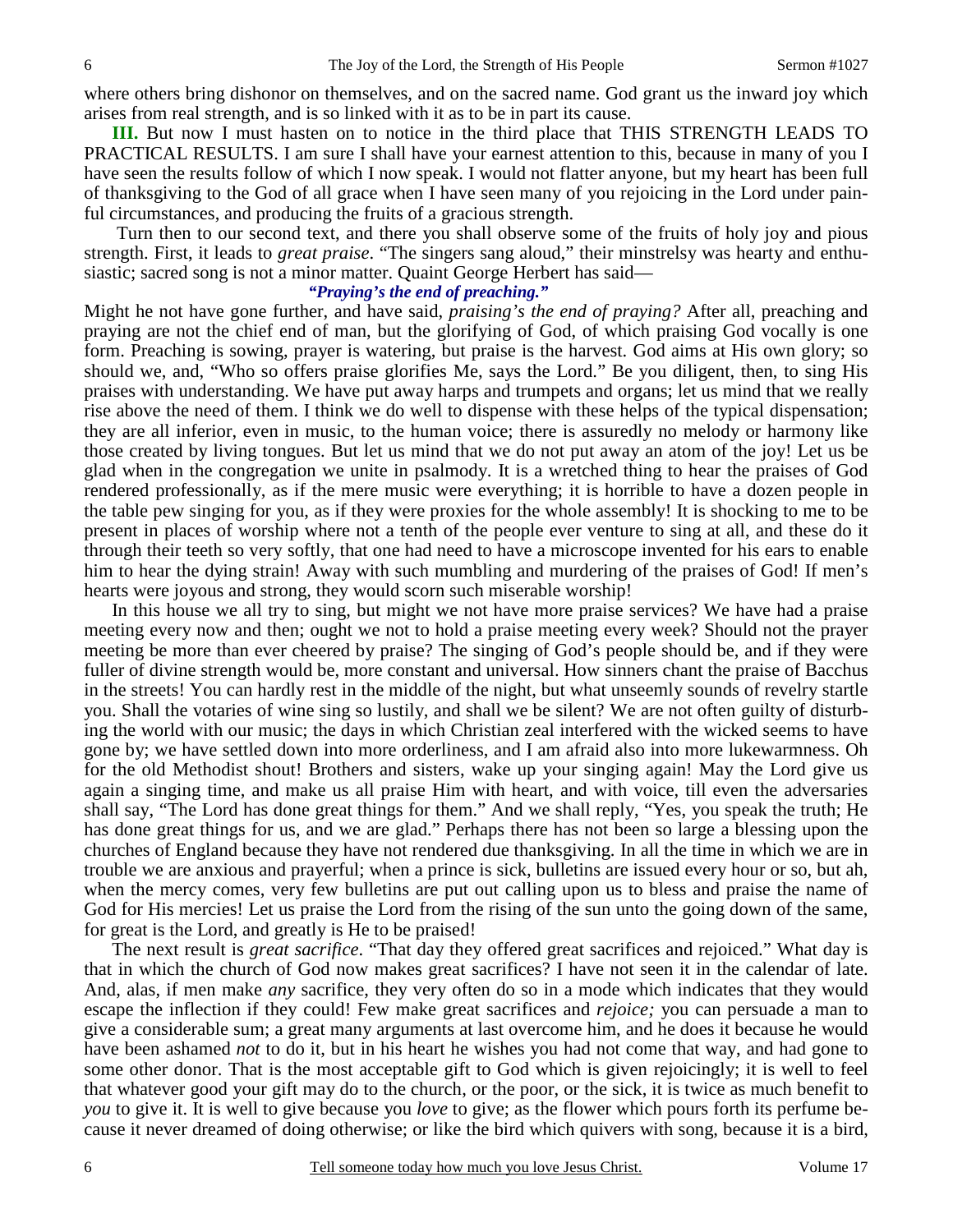and finds a pleasure in its notes; or like the sun which shines, not by force, but because, being a sun, it must shine; or like the waves of the sea which flash back the brilliance of the sun, because it is their nature to reflect, and not to hoard the light! Oh, to have such grace in our hearts that we shall joyfully make sacrifices unto our God! The Lord grant that we may have much of this, for the bringing of the tithes into the storehouse is the way to the blessing. As says the Scripture: "Bring you all the tithes into the storehouse, that there may be meat in your house, and prove Me now, says the Lord of hosts, if I will not open to you the windows of heaven, and pour you out a blessing that there shall not be room enough to receive it."

Next to that, there are sure to follow *other expressions of joy*. They "rejoiced, for God had made them to rejoice with great joy." It was not all singing and giving; when the wheels of the machine are well oiled, the whole machine goes easily, and when the man has the oil of joy, then in his business, and in his family the wheels of his nature glide along sweetly and harmoniously, because he is a glad and a happy man. There are some professors who imagine the *sorrow* of the Lord to be their strength; they glory in the spirit of bondage, and in an unbelieving experience; having great acquaintance with the corruption of their hearts, sometimes of a rather too practical character. They make the deformities of the saints to be their beauty spots, and their faults to be their evidences. Such men denounce all who rejoice in the Lord, and only tolerate the unbelieving. Their strength lies in being able to take you through all the catacombs of nature's darkness, and to show you the rottenness of their evil hearts. Well, such strength as that let those have who will, but we are persuaded that our text is nearer to wisdom—"The joy of the Lord is your strength." While we know something of our corruption, and mourn it; while we know something of the world's troubles, and sometimes lament as we bear them, yet there is a joy in the perfect work of Christ, and a joy in our union to Him which uplifts us far above all other considerations! God becomes to us such strength, that we cannot help showing our joy in our ordinary life.

But then the text tells us that holy joy leads to *family happiness*. "The wives also, and the children rejoiced." It is so in this church. I have lately seen several children from households which God has blessed, and I have rejoiced to see that father and mother know the Lord, and that even the last of the family has been brought to Jesus. O happy households where the joy is not confined to one, but where all partake of it! I dislike much that Christianity which makes a man feel, "If I go to heaven it is all I care for." Why, you are like a German stove which I found in the room of an hotel the other day; a kind of stove which required all the wood they could bring up merely to warm itself, and then all the heat went up the chimney. We sat around it to make *it* warm, but scarce a particle of heat came forth from it to us. Too many need all the religion they can get to cheer their own hearts, and their poor families and neighbors sit shivering in the cold of ungodliness. Be like those well constructed stoves of our own houses, which send out all the heat into the room; send out the heat of piety into your house, and let all the neighbors participate in the blessing, for so the text finishes, "The joy of Jerusalem was heard afar off." The joy of the Lord should be observed throughout our neighborhood, and many who might otherwise have been careless of true religion will then inquire, "What makes these people glad, and creates such happy households?" Your joy shall thus be God's missionary!

**IV.** And now I have to close. THIS JOY, THIS STRENGTH ARE BOTH WITHIN OUR REACH! "For the Lord had made them glad with great joy." *God* alone can give us this great joy! Then it is within the reach of any, for God can give it to one as well as to another; if it depended upon our good works or our natural abilities, some of us could never reach it; but if God is the source and giver of it, He may give it to me as well as to you, my brother, my sister, and to you as well as to another.

What was the way in which God gave this joy? Well first, He gave it to these people by their being *attentive hearers*. They were not only hearers, but they heard with their ears; their ears were into the word; it was read to them, and they sucked it in, receiving it into their souls. An attentive hearer is on the way to being a joyous receiver! Having heard it, they *felt the* pow*er of it*, and they wept. Did that seem the way to joy? It was! They received the threats of the law with all their terrors into their souls; they allowed the hammer of the word to break them in pieces; they submitted themselves to the word of reproof. Oh, that God would incline you all to do the same, for this, again, is the way in which God gives joy! The word is *heard,* the word is *felt;* then after this, when they had felt the power of the word, we see that *they worshipped God devoutly*. They bowed the head; their postures indicated what they felt within; worshippers with penitent hearts really adore God; they will never complain of weary Sundays. Adora